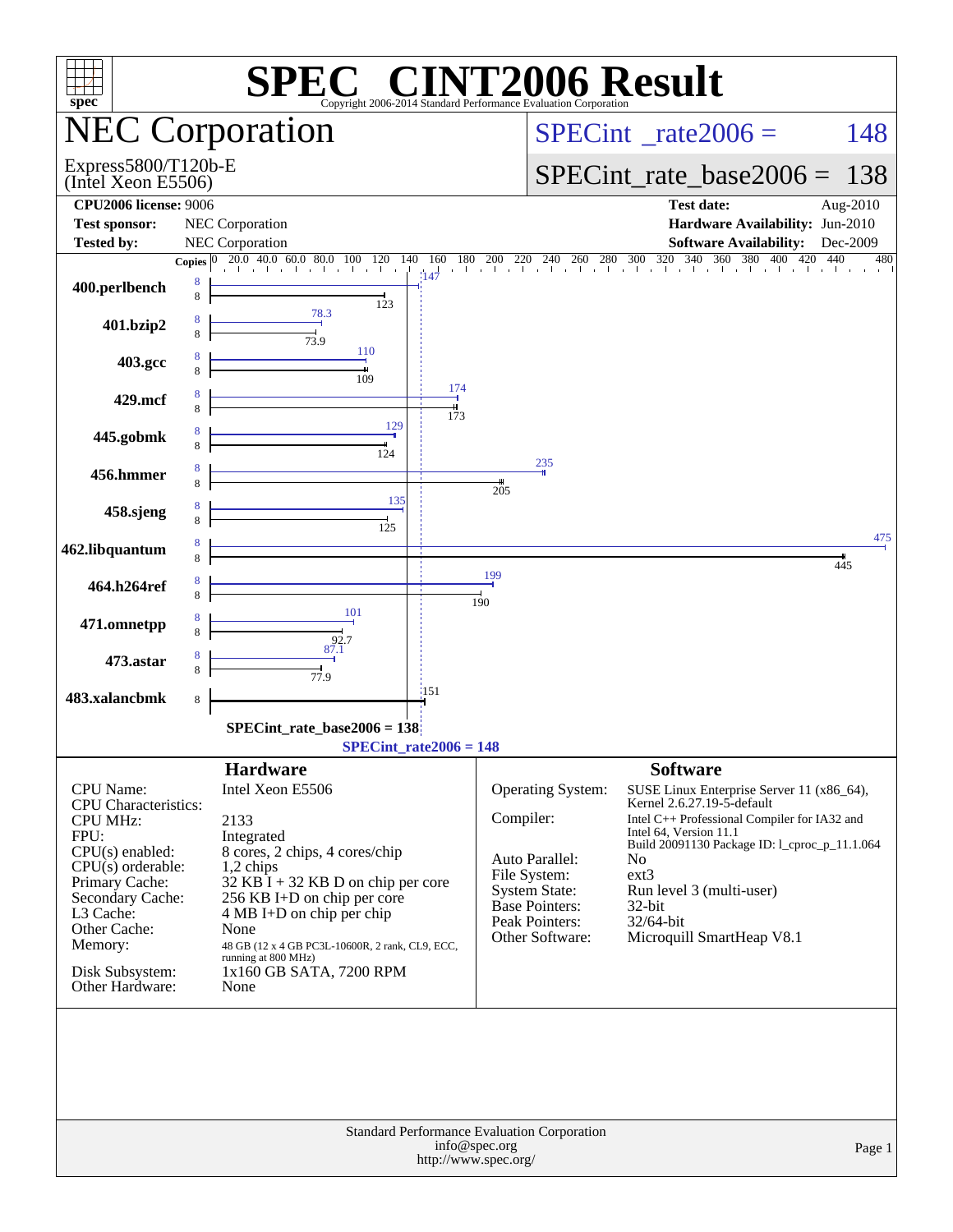

## NEC Corporation

(Intel Xeon E5506) Express5800/T120b-E SPECint rate $2006 = 148$ 

#### [SPECint\\_rate\\_base2006 =](http://www.spec.org/auto/cpu2006/Docs/result-fields.html#SPECintratebase2006) 138

**[CPU2006 license:](http://www.spec.org/auto/cpu2006/Docs/result-fields.html#CPU2006license)** 9006 **[Test date:](http://www.spec.org/auto/cpu2006/Docs/result-fields.html#Testdate)** Aug-2010 **[Test sponsor:](http://www.spec.org/auto/cpu2006/Docs/result-fields.html#Testsponsor)** NEC Corporation **[Hardware Availability:](http://www.spec.org/auto/cpu2006/Docs/result-fields.html#HardwareAvailability)** Jun-2010 **[Tested by:](http://www.spec.org/auto/cpu2006/Docs/result-fields.html#Testedby)** NEC Corporation **[Software Availability:](http://www.spec.org/auto/cpu2006/Docs/result-fields.html#SoftwareAvailability)** Dec-2009

#### **[Results Table](http://www.spec.org/auto/cpu2006/Docs/result-fields.html#ResultsTable)**

|                    | <b>Base</b>   |                |       |                |       |                                                                                                          |       | <b>Peak</b>   |                |              |                |              |                |              |
|--------------------|---------------|----------------|-------|----------------|-------|----------------------------------------------------------------------------------------------------------|-------|---------------|----------------|--------------|----------------|--------------|----------------|--------------|
| <b>Benchmark</b>   | <b>Copies</b> | <b>Seconds</b> | Ratio | <b>Seconds</b> | Ratio | <b>Seconds</b>                                                                                           | Ratio | <b>Copies</b> | <b>Seconds</b> | <b>Ratio</b> | <b>Seconds</b> | <b>Ratio</b> | <b>Seconds</b> | <b>Ratio</b> |
| 400.perlbench      |               | 640            | 122   | 636            | 123   | 637                                                                                                      | 123   | 8             | 533            | 147          | 533            | 147          | 535            | 146          |
| 401.bzip2          | 8             | 1045           | 73.9  | 1043           | 74.0  | 1045                                                                                                     | 73.8  | 8             | 986            | 78.3         | 987            | 78.2         | 985            | 78.4         |
| $403.\mathrm{gcc}$ | 8             | 583            | 110   | 591            | 109   | 597                                                                                                      | 108   |               | 588            | <b>110</b>   | 587            | 110          | 588            | 110          |
| $429$ .mcf         | 8             | 426            | 171   | 420            | 174   | 422                                                                                                      | 173   | 8             | 420            | 174          | 420            | 174          | 421            | 173          |
| $445$ .gobmk       |               | 679            | 124   | 684            | 123   | 679                                                                                                      | 124   | 8             | 648            | <u>129</u>   | 651            | 129          | 644            | 130          |
| 456.hmmer          |               | 366            | 204   | 363            | 206   | 364                                                                                                      | 205   |               | 318            | 235          | 317            | 235          | 320            | 233          |
| $458$ .sjeng       | 8             | 777            | 125   | 777            | 125   | 778                                                                                                      | 124   | 8             | 715            | 135          | 715            | 135          | 715            | 135          |
| 462.libquantum     |               | 371            | 446   | 372            | 445   | 373                                                                                                      | 445   | 8             | 349            | 474          | 349            | 475          | 349            | 475          |
| 464.h264ref        |               | 930            | 190   | 931            | 190   | 932                                                                                                      | 190   | 8             | 890            | 199          | 892            | 198          | 891            | <u>199</u>   |
| 471.omnetpp        | 8             | 539            | 92.7  | 540            | 92.7  | 540                                                                                                      | 92.6  | 8             | 498            | 100          | 497            | <b>101</b>   | 497            | 101          |
| $473$ . astar      |               | 721            | 77.9  | 722            | 77.8  | 720                                                                                                      | 78.0  | 8             | 644            | 87.3         | 645            | 87.1         | 644            | 87.1         |
| 483.xalancbmk      | 8             | 366            | 151   | 366            | 151   | 367                                                                                                      | 150   | 8             | 366            | 151          | 366            | 151          | 367            | 150          |
|                    |               |                |       |                |       | Results appear in the order in which they were run. Bold underlined text indicates a median measurement. |       |               |                |              |                |              |                |              |

#### **[Submit Notes](http://www.spec.org/auto/cpu2006/Docs/result-fields.html#SubmitNotes)**

The config file option 'submit' was used. numactl was used to bind copies to the cores

#### **[Operating System Notes](http://www.spec.org/auto/cpu2006/Docs/result-fields.html#OperatingSystemNotes)**

'ulimit -s unlimited' was used to set the stacksize to unlimited prior to run

#### **[Platform Notes](http://www.spec.org/auto/cpu2006/Docs/result-fields.html#PlatformNotes)**

Default BIOS settings were used.

### **[Base Compiler Invocation](http://www.spec.org/auto/cpu2006/Docs/result-fields.html#BaseCompilerInvocation)**

[C benchmarks](http://www.spec.org/auto/cpu2006/Docs/result-fields.html#Cbenchmarks): [icc -m32](http://www.spec.org/cpu2006/results/res2010q3/cpu2006-20100829-13105.flags.html#user_CCbase_intel_icc_32bit_5ff4a39e364c98233615fdd38438c6f2)

[C++ benchmarks:](http://www.spec.org/auto/cpu2006/Docs/result-fields.html#CXXbenchmarks) [icpc -m32](http://www.spec.org/cpu2006/results/res2010q3/cpu2006-20100829-13105.flags.html#user_CXXbase_intel_icpc_32bit_4e5a5ef1a53fd332b3c49e69c3330699)

### **[Base Portability Flags](http://www.spec.org/auto/cpu2006/Docs/result-fields.html#BasePortabilityFlags)**

400.perlbench: [-DSPEC\\_CPU\\_LINUX\\_IA32](http://www.spec.org/cpu2006/results/res2010q3/cpu2006-20100829-13105.flags.html#b400.perlbench_baseCPORTABILITY_DSPEC_CPU_LINUX_IA32)

Continued on next page

Standard Performance Evaluation Corporation [info@spec.org](mailto:info@spec.org) <http://www.spec.org/>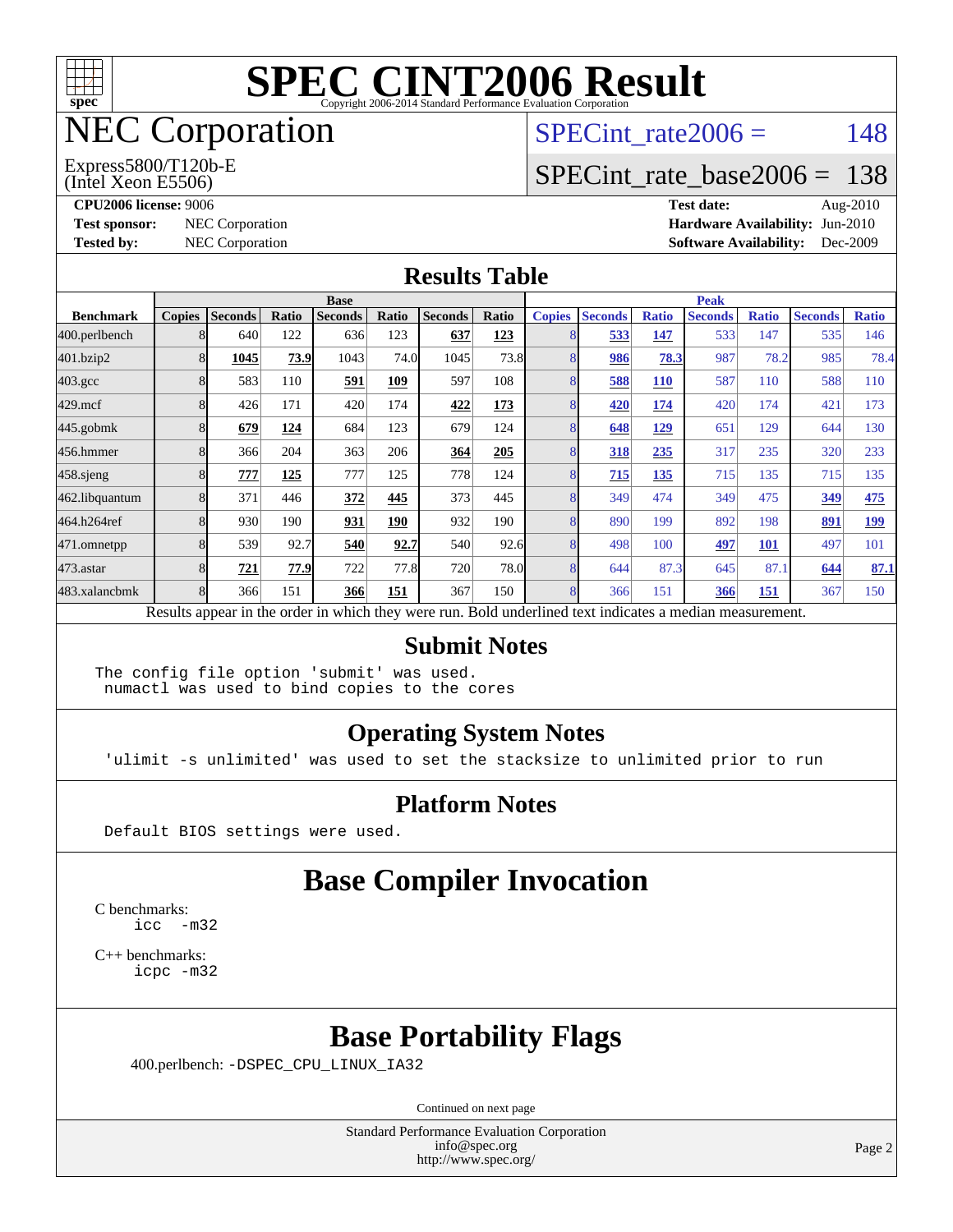

NEC Corporation

SPECint rate $2006 = 148$ 

(Intel Xeon E5506) Express5800/T120b-E

SPECint rate base  $2006 = 138$ 

**[Test sponsor:](http://www.spec.org/auto/cpu2006/Docs/result-fields.html#Testsponsor)** NEC Corporation **[Hardware Availability:](http://www.spec.org/auto/cpu2006/Docs/result-fields.html#HardwareAvailability)** Jun-2010

**[CPU2006 license:](http://www.spec.org/auto/cpu2006/Docs/result-fields.html#CPU2006license)** 9006 **[Test date:](http://www.spec.org/auto/cpu2006/Docs/result-fields.html#Testdate)** Aug-2010 **[Tested by:](http://www.spec.org/auto/cpu2006/Docs/result-fields.html#Testedby)** NEC Corporation **[Software Availability:](http://www.spec.org/auto/cpu2006/Docs/result-fields.html#SoftwareAvailability)** Dec-2009

### **[Base Portability Flags \(Continued\)](http://www.spec.org/auto/cpu2006/Docs/result-fields.html#BasePortabilityFlags)**

 462.libquantum: [-DSPEC\\_CPU\\_LINUX](http://www.spec.org/cpu2006/results/res2010q3/cpu2006-20100829-13105.flags.html#b462.libquantum_baseCPORTABILITY_DSPEC_CPU_LINUX) 483.xalancbmk: [-DSPEC\\_CPU\\_LINUX](http://www.spec.org/cpu2006/results/res2010q3/cpu2006-20100829-13105.flags.html#b483.xalancbmk_baseCXXPORTABILITY_DSPEC_CPU_LINUX)

**[Base Optimization Flags](http://www.spec.org/auto/cpu2006/Docs/result-fields.html#BaseOptimizationFlags)**

[C benchmarks](http://www.spec.org/auto/cpu2006/Docs/result-fields.html#Cbenchmarks):

[-xSSE4.2](http://www.spec.org/cpu2006/results/res2010q3/cpu2006-20100829-13105.flags.html#user_CCbase_f-xSSE42_f91528193cf0b216347adb8b939d4107) [-ipo](http://www.spec.org/cpu2006/results/res2010q3/cpu2006-20100829-13105.flags.html#user_CCbase_f-ipo) [-O3](http://www.spec.org/cpu2006/results/res2010q3/cpu2006-20100829-13105.flags.html#user_CCbase_f-O3) [-no-prec-div](http://www.spec.org/cpu2006/results/res2010q3/cpu2006-20100829-13105.flags.html#user_CCbase_f-no-prec-div) [-static](http://www.spec.org/cpu2006/results/res2010q3/cpu2006-20100829-13105.flags.html#user_CCbase_f-static) [-opt-prefetch](http://www.spec.org/cpu2006/results/res2010q3/cpu2006-20100829-13105.flags.html#user_CCbase_f-opt-prefetch)

[C++ benchmarks:](http://www.spec.org/auto/cpu2006/Docs/result-fields.html#CXXbenchmarks)

[-xSSE4.2](http://www.spec.org/cpu2006/results/res2010q3/cpu2006-20100829-13105.flags.html#user_CXXbase_f-xSSE42_f91528193cf0b216347adb8b939d4107) [-ipo](http://www.spec.org/cpu2006/results/res2010q3/cpu2006-20100829-13105.flags.html#user_CXXbase_f-ipo) [-O3](http://www.spec.org/cpu2006/results/res2010q3/cpu2006-20100829-13105.flags.html#user_CXXbase_f-O3) [-no-prec-div](http://www.spec.org/cpu2006/results/res2010q3/cpu2006-20100829-13105.flags.html#user_CXXbase_f-no-prec-div) [-opt-prefetch](http://www.spec.org/cpu2006/results/res2010q3/cpu2006-20100829-13105.flags.html#user_CXXbase_f-opt-prefetch) [-Wl,-z,muldefs](http://www.spec.org/cpu2006/results/res2010q3/cpu2006-20100829-13105.flags.html#user_CXXbase_link_force_multiple1_74079c344b956b9658436fd1b6dd3a8a) [-L/opt/SmartHeap\\_8.1/lib -lsmartheap](http://www.spec.org/cpu2006/results/res2010q3/cpu2006-20100829-13105.flags.html#user_CXXbase_SmartHeap_d5ba4dfc9de25d3c657c7de7476e66c5)

#### **[Base Other Flags](http://www.spec.org/auto/cpu2006/Docs/result-fields.html#BaseOtherFlags)**

[C benchmarks](http://www.spec.org/auto/cpu2006/Docs/result-fields.html#Cbenchmarks):

403.gcc: [-Dalloca=\\_alloca](http://www.spec.org/cpu2006/results/res2010q3/cpu2006-20100829-13105.flags.html#b403.gcc_baseEXTRA_CFLAGS_Dalloca_be3056838c12de2578596ca5467af7f3)

### **[Peak Compiler Invocation](http://www.spec.org/auto/cpu2006/Docs/result-fields.html#PeakCompilerInvocation)**

[C benchmarks \(except as noted below\)](http://www.spec.org/auto/cpu2006/Docs/result-fields.html#Cbenchmarksexceptasnotedbelow): [icc -m32](http://www.spec.org/cpu2006/results/res2010q3/cpu2006-20100829-13105.flags.html#user_CCpeak_intel_icc_32bit_5ff4a39e364c98233615fdd38438c6f2)

401.bzip2: [icc -m64](http://www.spec.org/cpu2006/results/res2010q3/cpu2006-20100829-13105.flags.html#user_peakCCLD401_bzip2_intel_icc_64bit_bda6cc9af1fdbb0edc3795bac97ada53)

456.hmmer: [icc -m64](http://www.spec.org/cpu2006/results/res2010q3/cpu2006-20100829-13105.flags.html#user_peakCCLD456_hmmer_intel_icc_64bit_bda6cc9af1fdbb0edc3795bac97ada53)

458.sjeng: [icc -m64](http://www.spec.org/cpu2006/results/res2010q3/cpu2006-20100829-13105.flags.html#user_peakCCLD458_sjeng_intel_icc_64bit_bda6cc9af1fdbb0edc3795bac97ada53)

462.libquantum: [icc -m64](http://www.spec.org/cpu2006/results/res2010q3/cpu2006-20100829-13105.flags.html#user_peakCCLD462_libquantum_intel_icc_64bit_bda6cc9af1fdbb0edc3795bac97ada53)

[C++ benchmarks \(except as noted below\):](http://www.spec.org/auto/cpu2006/Docs/result-fields.html#CXXbenchmarksexceptasnotedbelow) [icpc -m32](http://www.spec.org/cpu2006/results/res2010q3/cpu2006-20100829-13105.flags.html#user_CXXpeak_intel_icpc_32bit_4e5a5ef1a53fd332b3c49e69c3330699)

473.astar: [icpc -m64](http://www.spec.org/cpu2006/results/res2010q3/cpu2006-20100829-13105.flags.html#user_peakCXXLD473_astar_intel_icpc_64bit_fc66a5337ce925472a5c54ad6a0de310)

## **[Peak Portability Flags](http://www.spec.org/auto/cpu2006/Docs/result-fields.html#PeakPortabilityFlags)**

 400.perlbench: [-DSPEC\\_CPU\\_LINUX\\_IA32](http://www.spec.org/cpu2006/results/res2010q3/cpu2006-20100829-13105.flags.html#b400.perlbench_peakCPORTABILITY_DSPEC_CPU_LINUX_IA32) 401.bzip2: [-DSPEC\\_CPU\\_LP64](http://www.spec.org/cpu2006/results/res2010q3/cpu2006-20100829-13105.flags.html#suite_peakCPORTABILITY401_bzip2_DSPEC_CPU_LP64) 456.hmmer: [-DSPEC\\_CPU\\_LP64](http://www.spec.org/cpu2006/results/res2010q3/cpu2006-20100829-13105.flags.html#suite_peakCPORTABILITY456_hmmer_DSPEC_CPU_LP64)

Continued on next page

Standard Performance Evaluation Corporation [info@spec.org](mailto:info@spec.org) <http://www.spec.org/>

Page 3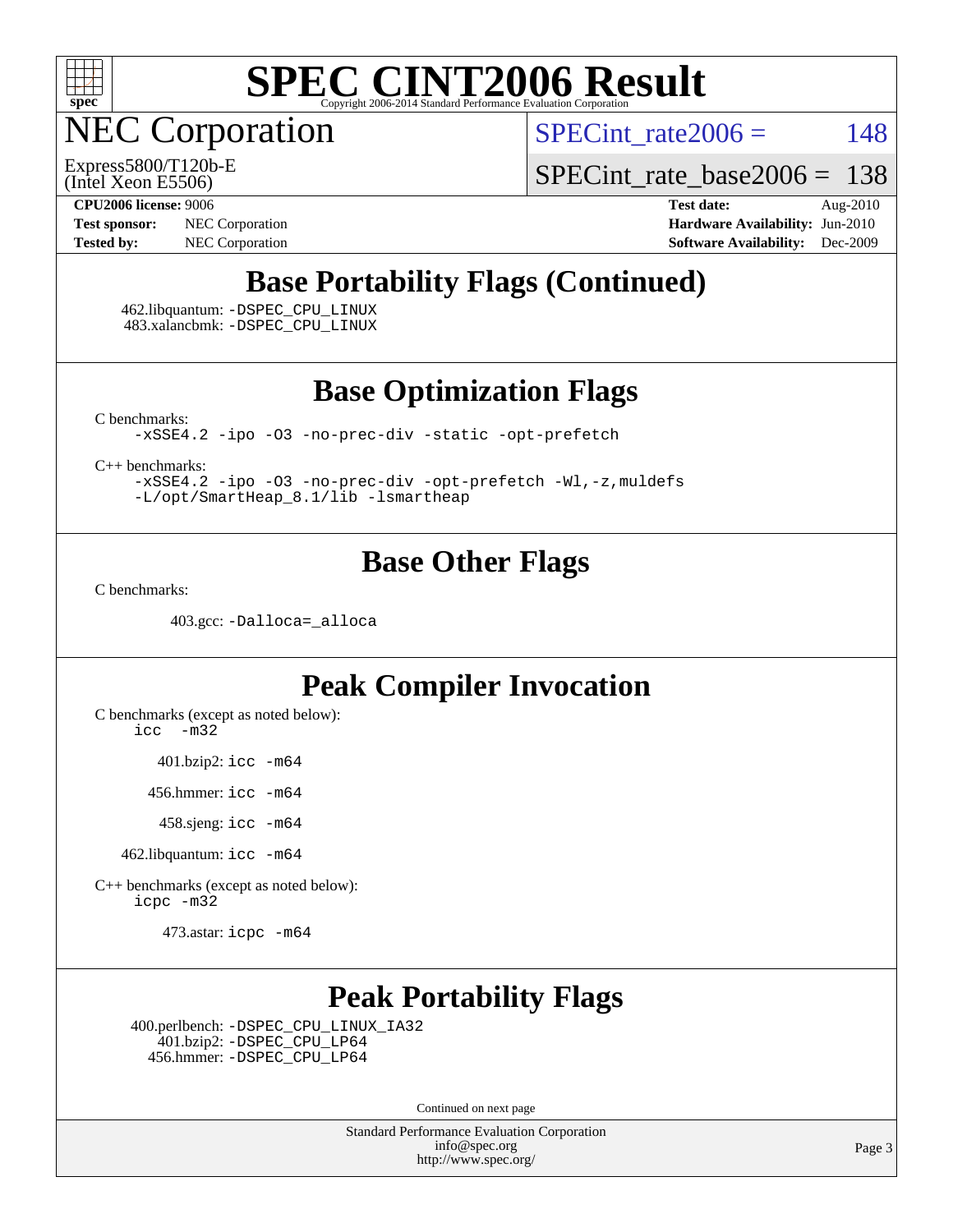

**EC Corporation** 

Express5800/T120b-E

SPECint rate $2006 = 148$ 

[SPECint\\_rate\\_base2006 =](http://www.spec.org/auto/cpu2006/Docs/result-fields.html#SPECintratebase2006) 138

(Intel Xeon E5506)

**[Test sponsor:](http://www.spec.org/auto/cpu2006/Docs/result-fields.html#Testsponsor)** NEC Corporation **[Hardware Availability:](http://www.spec.org/auto/cpu2006/Docs/result-fields.html#HardwareAvailability)** Jun-2010

**[CPU2006 license:](http://www.spec.org/auto/cpu2006/Docs/result-fields.html#CPU2006license)** 9006 **[Test date:](http://www.spec.org/auto/cpu2006/Docs/result-fields.html#Testdate)** Aug-2010 **[Tested by:](http://www.spec.org/auto/cpu2006/Docs/result-fields.html#Testedby)** NEC Corporation **[Software Availability:](http://www.spec.org/auto/cpu2006/Docs/result-fields.html#SoftwareAvailability)** Dec-2009

## **[Peak Portability Flags \(Continued\)](http://www.spec.org/auto/cpu2006/Docs/result-fields.html#PeakPortabilityFlags)**

458.sjeng: [-DSPEC\\_CPU\\_LP64](http://www.spec.org/cpu2006/results/res2010q3/cpu2006-20100829-13105.flags.html#suite_peakCPORTABILITY458_sjeng_DSPEC_CPU_LP64)

 462.libquantum: [-DSPEC\\_CPU\\_LP64](http://www.spec.org/cpu2006/results/res2010q3/cpu2006-20100829-13105.flags.html#suite_peakCPORTABILITY462_libquantum_DSPEC_CPU_LP64) [-DSPEC\\_CPU\\_LINUX](http://www.spec.org/cpu2006/results/res2010q3/cpu2006-20100829-13105.flags.html#b462.libquantum_peakCPORTABILITY_DSPEC_CPU_LINUX) 473.astar: [-DSPEC\\_CPU\\_LP64](http://www.spec.org/cpu2006/results/res2010q3/cpu2006-20100829-13105.flags.html#suite_peakCXXPORTABILITY473_astar_DSPEC_CPU_LP64) 483.xalancbmk: [-DSPEC\\_CPU\\_LINUX](http://www.spec.org/cpu2006/results/res2010q3/cpu2006-20100829-13105.flags.html#b483.xalancbmk_peakCXXPORTABILITY_DSPEC_CPU_LINUX)

### **[Peak Optimization Flags](http://www.spec.org/auto/cpu2006/Docs/result-fields.html#PeakOptimizationFlags)**

[C benchmarks](http://www.spec.org/auto/cpu2006/Docs/result-fields.html#Cbenchmarks):

 400.perlbench: [-xSSE4.2](http://www.spec.org/cpu2006/results/res2010q3/cpu2006-20100829-13105.flags.html#user_peakPASS2_CFLAGSPASS2_LDCFLAGS400_perlbench_f-xSSE42_f91528193cf0b216347adb8b939d4107)(pass 2) [-prof-gen](http://www.spec.org/cpu2006/results/res2010q3/cpu2006-20100829-13105.flags.html#user_peakPASS1_CFLAGSPASS1_LDCFLAGS400_perlbench_prof_gen_e43856698f6ca7b7e442dfd80e94a8fc)(pass 1) [-ipo](http://www.spec.org/cpu2006/results/res2010q3/cpu2006-20100829-13105.flags.html#user_peakPASS2_CFLAGSPASS2_LDCFLAGS400_perlbench_f-ipo)(pass 2) [-O3](http://www.spec.org/cpu2006/results/res2010q3/cpu2006-20100829-13105.flags.html#user_peakPASS2_CFLAGSPASS2_LDCFLAGS400_perlbench_f-O3)(pass 2) [-no-prec-div](http://www.spec.org/cpu2006/results/res2010q3/cpu2006-20100829-13105.flags.html#user_peakPASS2_CFLAGSPASS2_LDCFLAGS400_perlbench_f-no-prec-div)(pass 2) [-static](http://www.spec.org/cpu2006/results/res2010q3/cpu2006-20100829-13105.flags.html#user_peakPASS2_CFLAGSPASS2_LDCFLAGS400_perlbench_f-static)(pass 2) [-prof-use](http://www.spec.org/cpu2006/results/res2010q3/cpu2006-20100829-13105.flags.html#user_peakPASS2_CFLAGSPASS2_LDCFLAGS400_perlbench_prof_use_bccf7792157ff70d64e32fe3e1250b55)(pass 2) [-ansi-alias](http://www.spec.org/cpu2006/results/res2010q3/cpu2006-20100829-13105.flags.html#user_peakCOPTIMIZE400_perlbench_f-ansi-alias)

 401.bzip2: [-xSSE4.2](http://www.spec.org/cpu2006/results/res2010q3/cpu2006-20100829-13105.flags.html#user_peakPASS2_CFLAGSPASS2_LDCFLAGS401_bzip2_f-xSSE42_f91528193cf0b216347adb8b939d4107)(pass 2) [-prof-gen](http://www.spec.org/cpu2006/results/res2010q3/cpu2006-20100829-13105.flags.html#user_peakPASS1_CFLAGSPASS1_LDCFLAGS401_bzip2_prof_gen_e43856698f6ca7b7e442dfd80e94a8fc)(pass 1) [-ipo](http://www.spec.org/cpu2006/results/res2010q3/cpu2006-20100829-13105.flags.html#user_peakPASS2_CFLAGSPASS2_LDCFLAGS401_bzip2_f-ipo)(pass 2) [-O3](http://www.spec.org/cpu2006/results/res2010q3/cpu2006-20100829-13105.flags.html#user_peakPASS2_CFLAGSPASS2_LDCFLAGS401_bzip2_f-O3)(pass 2) [-no-prec-div](http://www.spec.org/cpu2006/results/res2010q3/cpu2006-20100829-13105.flags.html#user_peakPASS2_CFLAGSPASS2_LDCFLAGS401_bzip2_f-no-prec-div)(pass 2) [-static](http://www.spec.org/cpu2006/results/res2010q3/cpu2006-20100829-13105.flags.html#user_peakPASS2_CFLAGSPASS2_LDCFLAGS401_bzip2_f-static)(pass 2) [-prof-use](http://www.spec.org/cpu2006/results/res2010q3/cpu2006-20100829-13105.flags.html#user_peakPASS2_CFLAGSPASS2_LDCFLAGS401_bzip2_prof_use_bccf7792157ff70d64e32fe3e1250b55)(pass 2) [-opt-prefetch](http://www.spec.org/cpu2006/results/res2010q3/cpu2006-20100829-13105.flags.html#user_peakCOPTIMIZE401_bzip2_f-opt-prefetch) [-ansi-alias](http://www.spec.org/cpu2006/results/res2010q3/cpu2006-20100829-13105.flags.html#user_peakCOPTIMIZE401_bzip2_f-ansi-alias) [-auto-ilp32](http://www.spec.org/cpu2006/results/res2010q3/cpu2006-20100829-13105.flags.html#user_peakCOPTIMIZE401_bzip2_f-auto-ilp32)

403.gcc: [-xSSE4.2](http://www.spec.org/cpu2006/results/res2010q3/cpu2006-20100829-13105.flags.html#user_peakCOPTIMIZE403_gcc_f-xSSE42_f91528193cf0b216347adb8b939d4107) [-ipo](http://www.spec.org/cpu2006/results/res2010q3/cpu2006-20100829-13105.flags.html#user_peakCOPTIMIZE403_gcc_f-ipo) [-O3](http://www.spec.org/cpu2006/results/res2010q3/cpu2006-20100829-13105.flags.html#user_peakCOPTIMIZE403_gcc_f-O3) [-no-prec-div](http://www.spec.org/cpu2006/results/res2010q3/cpu2006-20100829-13105.flags.html#user_peakCOPTIMIZE403_gcc_f-no-prec-div) [-static](http://www.spec.org/cpu2006/results/res2010q3/cpu2006-20100829-13105.flags.html#user_peakCOPTIMIZE403_gcc_f-static)

429.mcf: [-xSSE4.2](http://www.spec.org/cpu2006/results/res2010q3/cpu2006-20100829-13105.flags.html#user_peakCOPTIMIZE429_mcf_f-xSSE42_f91528193cf0b216347adb8b939d4107) [-ipo](http://www.spec.org/cpu2006/results/res2010q3/cpu2006-20100829-13105.flags.html#user_peakCOPTIMIZE429_mcf_f-ipo) [-O3](http://www.spec.org/cpu2006/results/res2010q3/cpu2006-20100829-13105.flags.html#user_peakCOPTIMIZE429_mcf_f-O3) [-no-prec-div](http://www.spec.org/cpu2006/results/res2010q3/cpu2006-20100829-13105.flags.html#user_peakCOPTIMIZE429_mcf_f-no-prec-div) [-static](http://www.spec.org/cpu2006/results/res2010q3/cpu2006-20100829-13105.flags.html#user_peakCOPTIMIZE429_mcf_f-static) [-opt-prefetch](http://www.spec.org/cpu2006/results/res2010q3/cpu2006-20100829-13105.flags.html#user_peakCOPTIMIZE429_mcf_f-opt-prefetch)

 445.gobmk: [-xSSE4.2](http://www.spec.org/cpu2006/results/res2010q3/cpu2006-20100829-13105.flags.html#user_peakPASS2_CFLAGSPASS2_LDCFLAGS445_gobmk_f-xSSE42_f91528193cf0b216347adb8b939d4107)(pass 2) [-prof-gen](http://www.spec.org/cpu2006/results/res2010q3/cpu2006-20100829-13105.flags.html#user_peakPASS1_CFLAGSPASS1_LDCFLAGS445_gobmk_prof_gen_e43856698f6ca7b7e442dfd80e94a8fc)(pass 1) [-prof-use](http://www.spec.org/cpu2006/results/res2010q3/cpu2006-20100829-13105.flags.html#user_peakPASS2_CFLAGSPASS2_LDCFLAGS445_gobmk_prof_use_bccf7792157ff70d64e32fe3e1250b55)(pass 2) [-O2](http://www.spec.org/cpu2006/results/res2010q3/cpu2006-20100829-13105.flags.html#user_peakCOPTIMIZE445_gobmk_f-O2) [-ipo](http://www.spec.org/cpu2006/results/res2010q3/cpu2006-20100829-13105.flags.html#user_peakCOPTIMIZE445_gobmk_f-ipo) [-no-prec-div](http://www.spec.org/cpu2006/results/res2010q3/cpu2006-20100829-13105.flags.html#user_peakCOPTIMIZE445_gobmk_f-no-prec-div) [-ansi-alias](http://www.spec.org/cpu2006/results/res2010q3/cpu2006-20100829-13105.flags.html#user_peakCOPTIMIZE445_gobmk_f-ansi-alias)

 456.hmmer: [-xSSE4.2](http://www.spec.org/cpu2006/results/res2010q3/cpu2006-20100829-13105.flags.html#user_peakCOPTIMIZE456_hmmer_f-xSSE42_f91528193cf0b216347adb8b939d4107) [-ipo](http://www.spec.org/cpu2006/results/res2010q3/cpu2006-20100829-13105.flags.html#user_peakCOPTIMIZE456_hmmer_f-ipo) [-O3](http://www.spec.org/cpu2006/results/res2010q3/cpu2006-20100829-13105.flags.html#user_peakCOPTIMIZE456_hmmer_f-O3) [-no-prec-div](http://www.spec.org/cpu2006/results/res2010q3/cpu2006-20100829-13105.flags.html#user_peakCOPTIMIZE456_hmmer_f-no-prec-div) [-static](http://www.spec.org/cpu2006/results/res2010q3/cpu2006-20100829-13105.flags.html#user_peakCOPTIMIZE456_hmmer_f-static) [-unroll2](http://www.spec.org/cpu2006/results/res2010q3/cpu2006-20100829-13105.flags.html#user_peakCOPTIMIZE456_hmmer_f-unroll_784dae83bebfb236979b41d2422d7ec2) [-ansi-alias](http://www.spec.org/cpu2006/results/res2010q3/cpu2006-20100829-13105.flags.html#user_peakCOPTIMIZE456_hmmer_f-ansi-alias) [-auto-ilp32](http://www.spec.org/cpu2006/results/res2010q3/cpu2006-20100829-13105.flags.html#user_peakCOPTIMIZE456_hmmer_f-auto-ilp32)

 458.sjeng: [-xSSE4.2](http://www.spec.org/cpu2006/results/res2010q3/cpu2006-20100829-13105.flags.html#user_peakPASS2_CFLAGSPASS2_LDCFLAGS458_sjeng_f-xSSE42_f91528193cf0b216347adb8b939d4107)(pass 2) [-prof-gen](http://www.spec.org/cpu2006/results/res2010q3/cpu2006-20100829-13105.flags.html#user_peakPASS1_CFLAGSPASS1_LDCFLAGS458_sjeng_prof_gen_e43856698f6ca7b7e442dfd80e94a8fc)(pass 1) [-ipo](http://www.spec.org/cpu2006/results/res2010q3/cpu2006-20100829-13105.flags.html#user_peakPASS2_CFLAGSPASS2_LDCFLAGS458_sjeng_f-ipo)(pass 2) [-O3](http://www.spec.org/cpu2006/results/res2010q3/cpu2006-20100829-13105.flags.html#user_peakPASS2_CFLAGSPASS2_LDCFLAGS458_sjeng_f-O3)(pass 2) [-no-prec-div](http://www.spec.org/cpu2006/results/res2010q3/cpu2006-20100829-13105.flags.html#user_peakPASS2_CFLAGSPASS2_LDCFLAGS458_sjeng_f-no-prec-div)(pass 2) [-static](http://www.spec.org/cpu2006/results/res2010q3/cpu2006-20100829-13105.flags.html#user_peakPASS2_CFLAGSPASS2_LDCFLAGS458_sjeng_f-static)(pass 2) [-prof-use](http://www.spec.org/cpu2006/results/res2010q3/cpu2006-20100829-13105.flags.html#user_peakPASS2_CFLAGSPASS2_LDCFLAGS458_sjeng_prof_use_bccf7792157ff70d64e32fe3e1250b55)(pass 2) [-unroll4](http://www.spec.org/cpu2006/results/res2010q3/cpu2006-20100829-13105.flags.html#user_peakCOPTIMIZE458_sjeng_f-unroll_4e5e4ed65b7fd20bdcd365bec371b81f) [-auto-ilp32](http://www.spec.org/cpu2006/results/res2010q3/cpu2006-20100829-13105.flags.html#user_peakCOPTIMIZE458_sjeng_f-auto-ilp32)

 462.libquantum: [-xSSE4.2](http://www.spec.org/cpu2006/results/res2010q3/cpu2006-20100829-13105.flags.html#user_peakCOPTIMIZE462_libquantum_f-xSSE42_f91528193cf0b216347adb8b939d4107) [-ipo](http://www.spec.org/cpu2006/results/res2010q3/cpu2006-20100829-13105.flags.html#user_peakCOPTIMIZE462_libquantum_f-ipo) [-O3](http://www.spec.org/cpu2006/results/res2010q3/cpu2006-20100829-13105.flags.html#user_peakCOPTIMIZE462_libquantum_f-O3) [-no-prec-div](http://www.spec.org/cpu2006/results/res2010q3/cpu2006-20100829-13105.flags.html#user_peakCOPTIMIZE462_libquantum_f-no-prec-div) [-static](http://www.spec.org/cpu2006/results/res2010q3/cpu2006-20100829-13105.flags.html#user_peakCOPTIMIZE462_libquantum_f-static) [-auto-ilp32](http://www.spec.org/cpu2006/results/res2010q3/cpu2006-20100829-13105.flags.html#user_peakCOPTIMIZE462_libquantum_f-auto-ilp32) [-opt-prefetch](http://www.spec.org/cpu2006/results/res2010q3/cpu2006-20100829-13105.flags.html#user_peakCOPTIMIZE462_libquantum_f-opt-prefetch)

 464.h264ref: [-xSSE4.2](http://www.spec.org/cpu2006/results/res2010q3/cpu2006-20100829-13105.flags.html#user_peakPASS2_CFLAGSPASS2_LDCFLAGS464_h264ref_f-xSSE42_f91528193cf0b216347adb8b939d4107)(pass 2) [-prof-gen](http://www.spec.org/cpu2006/results/res2010q3/cpu2006-20100829-13105.flags.html#user_peakPASS1_CFLAGSPASS1_LDCFLAGS464_h264ref_prof_gen_e43856698f6ca7b7e442dfd80e94a8fc)(pass 1) [-ipo](http://www.spec.org/cpu2006/results/res2010q3/cpu2006-20100829-13105.flags.html#user_peakPASS2_CFLAGSPASS2_LDCFLAGS464_h264ref_f-ipo)(pass 2) [-O3](http://www.spec.org/cpu2006/results/res2010q3/cpu2006-20100829-13105.flags.html#user_peakPASS2_CFLAGSPASS2_LDCFLAGS464_h264ref_f-O3)(pass 2) [-no-prec-div](http://www.spec.org/cpu2006/results/res2010q3/cpu2006-20100829-13105.flags.html#user_peakPASS2_CFLAGSPASS2_LDCFLAGS464_h264ref_f-no-prec-div)(pass 2) [-static](http://www.spec.org/cpu2006/results/res2010q3/cpu2006-20100829-13105.flags.html#user_peakPASS2_CFLAGSPASS2_LDCFLAGS464_h264ref_f-static)(pass 2) [-prof-use](http://www.spec.org/cpu2006/results/res2010q3/cpu2006-20100829-13105.flags.html#user_peakPASS2_CFLAGSPASS2_LDCFLAGS464_h264ref_prof_use_bccf7792157ff70d64e32fe3e1250b55)(pass 2) [-unroll2](http://www.spec.org/cpu2006/results/res2010q3/cpu2006-20100829-13105.flags.html#user_peakCOPTIMIZE464_h264ref_f-unroll_784dae83bebfb236979b41d2422d7ec2) [-ansi-alias](http://www.spec.org/cpu2006/results/res2010q3/cpu2006-20100829-13105.flags.html#user_peakCOPTIMIZE464_h264ref_f-ansi-alias)

[C++ benchmarks:](http://www.spec.org/auto/cpu2006/Docs/result-fields.html#CXXbenchmarks)

 471.omnetpp: [-xSSE4.2](http://www.spec.org/cpu2006/results/res2010q3/cpu2006-20100829-13105.flags.html#user_peakPASS2_CXXFLAGSPASS2_LDCXXFLAGS471_omnetpp_f-xSSE42_f91528193cf0b216347adb8b939d4107)(pass 2) [-prof-gen](http://www.spec.org/cpu2006/results/res2010q3/cpu2006-20100829-13105.flags.html#user_peakPASS1_CXXFLAGSPASS1_LDCXXFLAGS471_omnetpp_prof_gen_e43856698f6ca7b7e442dfd80e94a8fc)(pass 1) [-ipo](http://www.spec.org/cpu2006/results/res2010q3/cpu2006-20100829-13105.flags.html#user_peakPASS2_CXXFLAGSPASS2_LDCXXFLAGS471_omnetpp_f-ipo)(pass 2) [-O3](http://www.spec.org/cpu2006/results/res2010q3/cpu2006-20100829-13105.flags.html#user_peakPASS2_CXXFLAGSPASS2_LDCXXFLAGS471_omnetpp_f-O3)(pass 2) [-no-prec-div](http://www.spec.org/cpu2006/results/res2010q3/cpu2006-20100829-13105.flags.html#user_peakPASS2_CXXFLAGSPASS2_LDCXXFLAGS471_omnetpp_f-no-prec-div)(pass 2) [-prof-use](http://www.spec.org/cpu2006/results/res2010q3/cpu2006-20100829-13105.flags.html#user_peakPASS2_CXXFLAGSPASS2_LDCXXFLAGS471_omnetpp_prof_use_bccf7792157ff70d64e32fe3e1250b55)(pass 2) [-ansi-alias](http://www.spec.org/cpu2006/results/res2010q3/cpu2006-20100829-13105.flags.html#user_peakCXXOPTIMIZE471_omnetpp_f-ansi-alias) [-opt-ra-region-strategy=block](http://www.spec.org/cpu2006/results/res2010q3/cpu2006-20100829-13105.flags.html#user_peakCXXOPTIMIZE471_omnetpp_f-opt-ra-region-strategy-block_a0a37c372d03933b2a18d4af463c1f69) [-Wl,-z,muldefs](http://www.spec.org/cpu2006/results/res2010q3/cpu2006-20100829-13105.flags.html#user_peakEXTRA_LDFLAGS471_omnetpp_link_force_multiple1_74079c344b956b9658436fd1b6dd3a8a) [-L/opt/SmartHeap\\_8.1/lib -lsmartheap](http://www.spec.org/cpu2006/results/res2010q3/cpu2006-20100829-13105.flags.html#user_peakEXTRA_LIBS471_omnetpp_SmartHeap_d5ba4dfc9de25d3c657c7de7476e66c5)

 473.astar: [-xSSE4.2](http://www.spec.org/cpu2006/results/res2010q3/cpu2006-20100829-13105.flags.html#user_peakPASS2_CXXFLAGSPASS2_LDCXXFLAGS473_astar_f-xSSE42_f91528193cf0b216347adb8b939d4107)(pass 2) [-prof-gen](http://www.spec.org/cpu2006/results/res2010q3/cpu2006-20100829-13105.flags.html#user_peakPASS1_CXXFLAGSPASS1_LDCXXFLAGS473_astar_prof_gen_e43856698f6ca7b7e442dfd80e94a8fc)(pass 1) [-ipo](http://www.spec.org/cpu2006/results/res2010q3/cpu2006-20100829-13105.flags.html#user_peakPASS2_CXXFLAGSPASS2_LDCXXFLAGS473_astar_f-ipo)(pass 2) [-O3](http://www.spec.org/cpu2006/results/res2010q3/cpu2006-20100829-13105.flags.html#user_peakPASS2_CXXFLAGSPASS2_LDCXXFLAGS473_astar_f-O3)(pass 2) [-no-prec-div](http://www.spec.org/cpu2006/results/res2010q3/cpu2006-20100829-13105.flags.html#user_peakPASS2_CXXFLAGSPASS2_LDCXXFLAGS473_astar_f-no-prec-div)(pass 2) [-prof-use](http://www.spec.org/cpu2006/results/res2010q3/cpu2006-20100829-13105.flags.html#user_peakPASS2_CXXFLAGSPASS2_LDCXXFLAGS473_astar_prof_use_bccf7792157ff70d64e32fe3e1250b55)(pass 2) [-ansi-alias](http://www.spec.org/cpu2006/results/res2010q3/cpu2006-20100829-13105.flags.html#user_peakCXXOPTIMIZE473_astar_f-ansi-alias) [-opt-ra-region-strategy=routine](http://www.spec.org/cpu2006/results/res2010q3/cpu2006-20100829-13105.flags.html#user_peakCXXOPTIMIZE473_astar_f-opt-ra-region-strategy-routine_ba086ea3b1d46a52e1238e2ca173ed44) [-Wl,-z,muldefs](http://www.spec.org/cpu2006/results/res2010q3/cpu2006-20100829-13105.flags.html#user_peakEXTRA_LDFLAGS473_astar_link_force_multiple1_74079c344b956b9658436fd1b6dd3a8a) [-L/opt/SmartHeap\\_8.1/lib64 -lsmartheap64](http://www.spec.org/cpu2006/results/res2010q3/cpu2006-20100829-13105.flags.html#user_peakEXTRA_LIBS473_astar_SmartHeap64_7ff9c3d8ca51c2767359d6aa2f519d77)

Continued on next page

Standard Performance Evaluation Corporation [info@spec.org](mailto:info@spec.org) <http://www.spec.org/>

Page 4